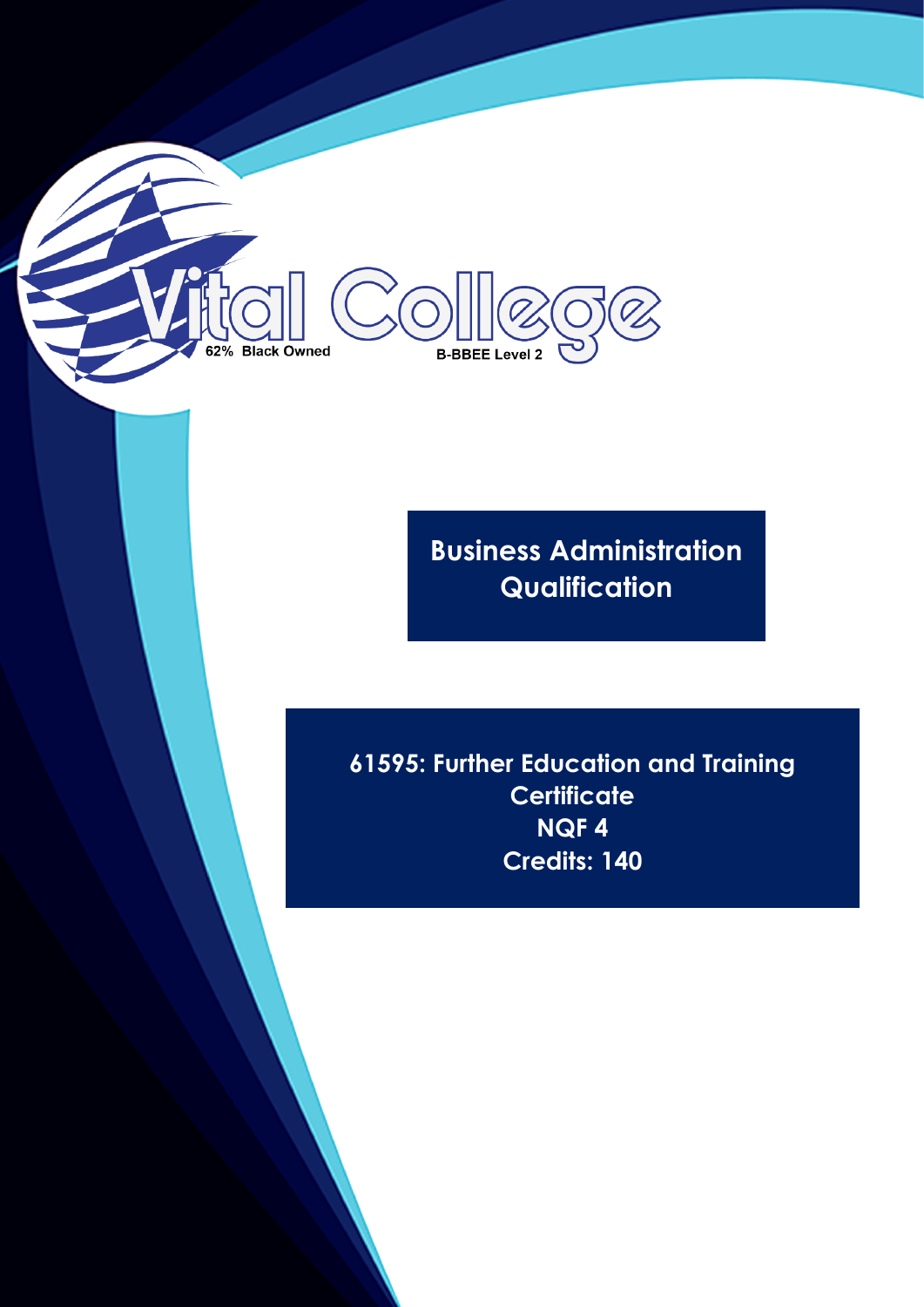# **Table of Contents**

| <b>Our Mission</b>            | Page 2 |
|-------------------------------|--------|
| Purpose of this qualification | Page 3 |
| Modules for this course       | Page 4 |
| Module 1                      | Page 5 |
| Module 2                      | Page 5 |
| Module 3                      | Page 5 |
| Module 4                      | Page 5 |
| Module 5                      | Page 6 |
| Module 6                      | Page 6 |
| Module 7                      | Page 6 |
| Module 8                      | Page 7 |

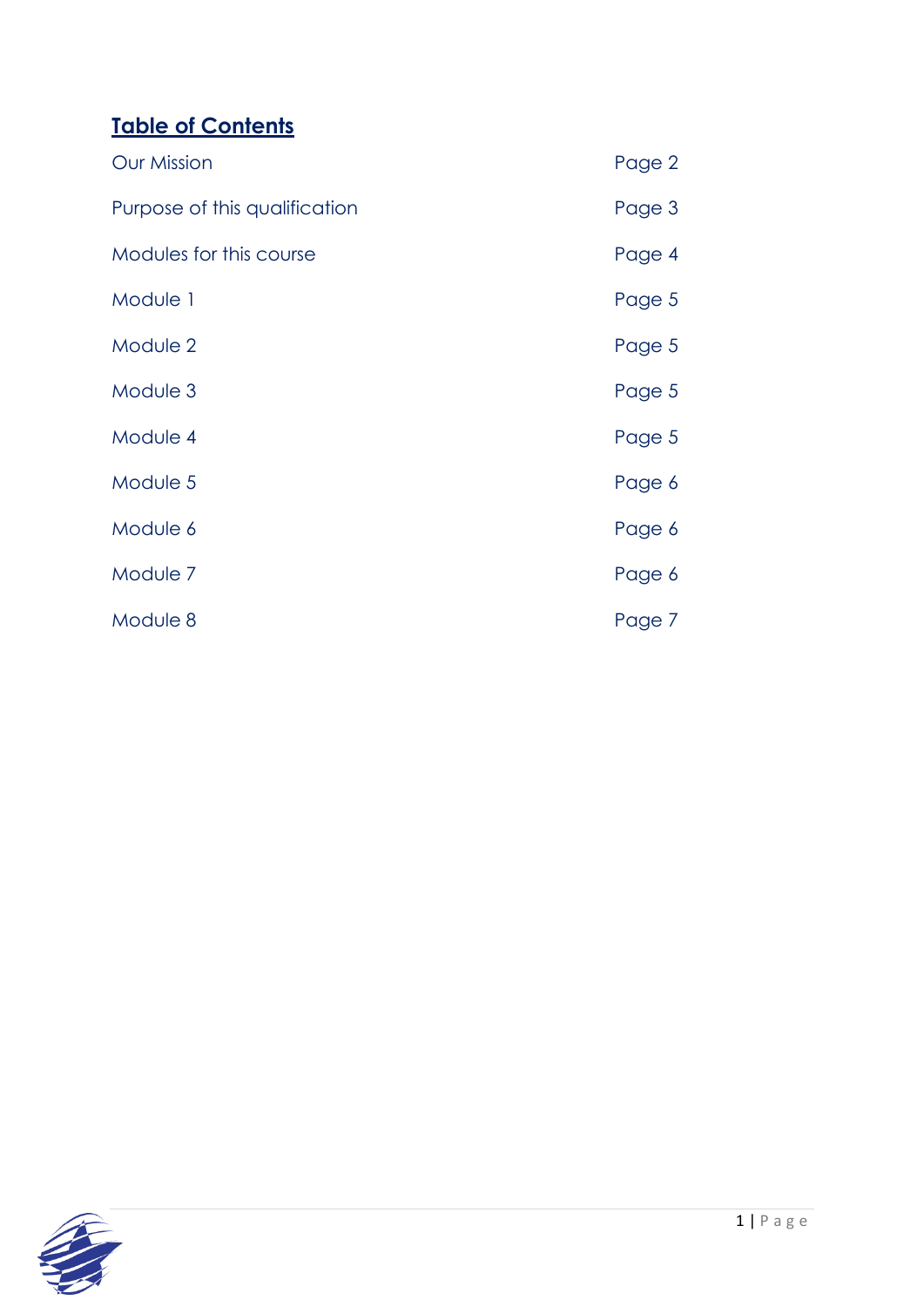# **Our Mission**

- Deliver quality educational programmes and vocational training that promotes lifelong learning and better access to economic activity for our learners.
- Provide goal directed learning suited to the business needs of our corporate and other clients.

Based in Durban (Springfield Park), Johannesburg (Hyde Park) and Cape Town (Belville).



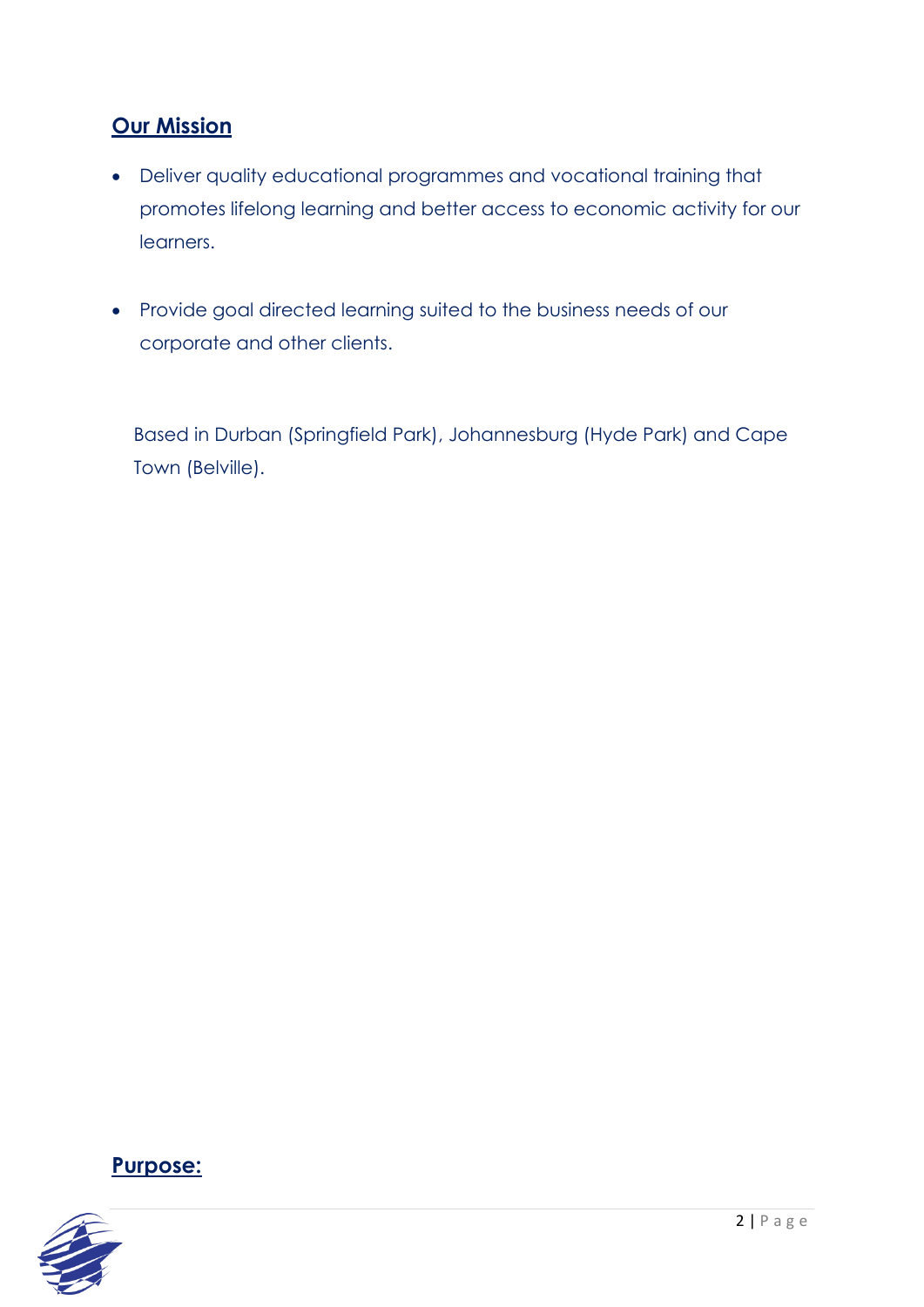The qualification Business Administration Services (SAQA 61595) at NQF level 4 is intended for any individual who's interested in the administration function of any business or workplace. They are designed to add value to your work performance and enhance the service provided within the field of administration within all sectors by contributing to improving productivity and efficiency.

#### **Target Audience:**

- Secretarial Services
- Reception Services
- Switchboard Operations
- Financial Administration
- Banking Administration
- Personal/executive Assistant Services
- Technical Assistance
- Typing
- Data Capturing
- Systems Administration
- Human Resources Administration
- Basic Contracts Administration
- Legal Secretarial Services
- Reception Supervision
- Change Administration and Management
- Relationship Management
- Project Co-ordination

#### **Benefits:**

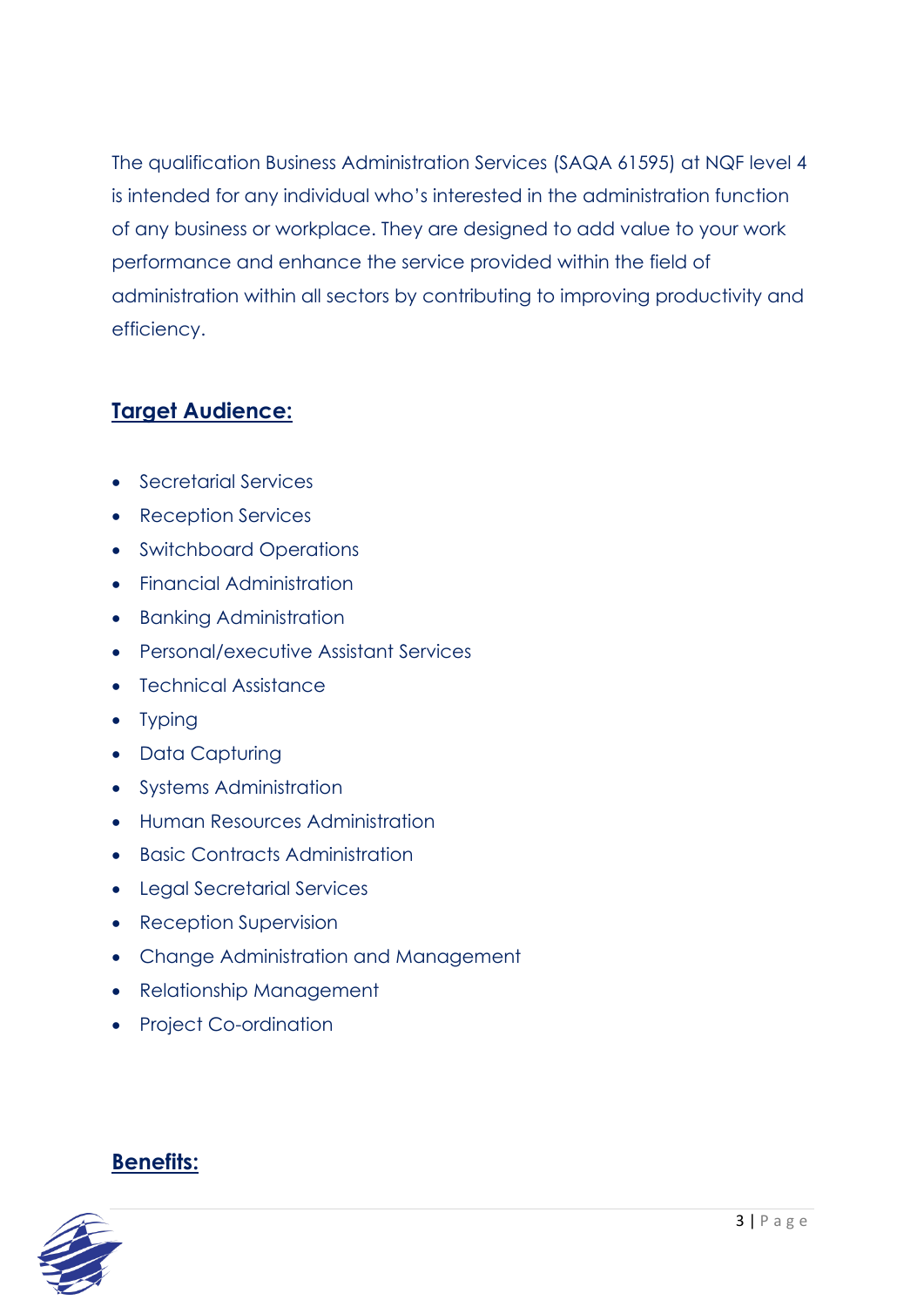This qualification offers the learner knowledge and skills in the Management of Records, Comprehension of Written and Verbal Texts, Business Writing, Problem Solving, Ethics, Cultural Awareness, Self-Management and Self Development, Project Teamwork and Business Policies and Procedures.

#### **Entrance Requirements:**

- Communication at NQF level 3
- Mathematical Literacy at NQF level 3
- Computer Literacy at NQF Level 3.

### **This Qualification can lead to entrance to:**

National Certificate in Business Administration: Level 5

#### **Enrolment**

This course is not offered online. Blended learning or full contact training is the only method of study for this course. For more information email [training@vitalonline.co.za](about:blank) or contact 031 573 [5409.](about:blank)

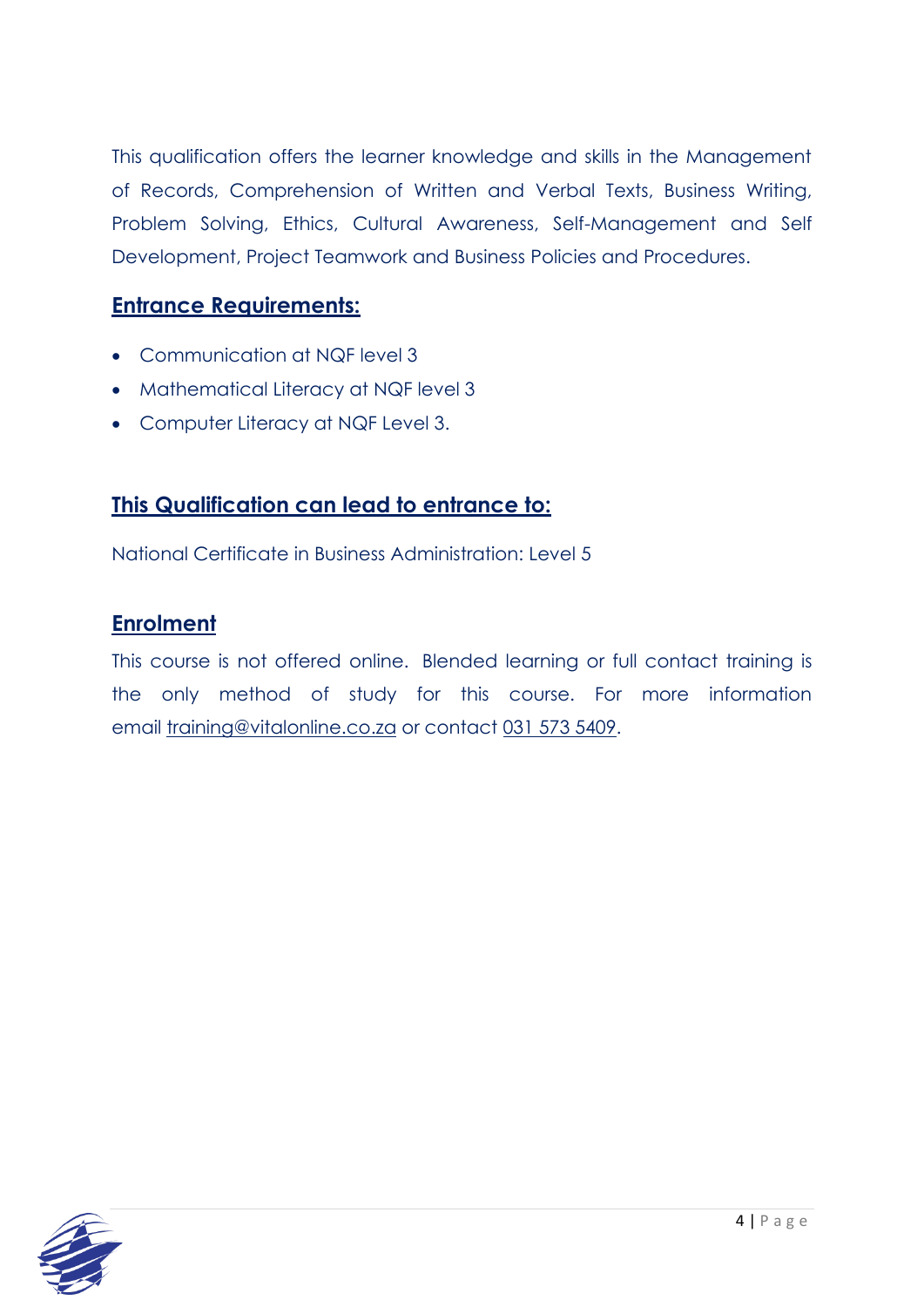#### **Modules for this course:**

- Module 1 Business Mathematics
- Module 2 Business Communication, 2<sup>nd</sup> Language
- Module 3 Business Communication, 1st Language
- Module 4 Personal Effectiveness
- Module 5 Principles of Administration
- Module 6 Organisational Development Skills
- Module 7 Organisational Ethics
- Module 8 Managing service providers and media

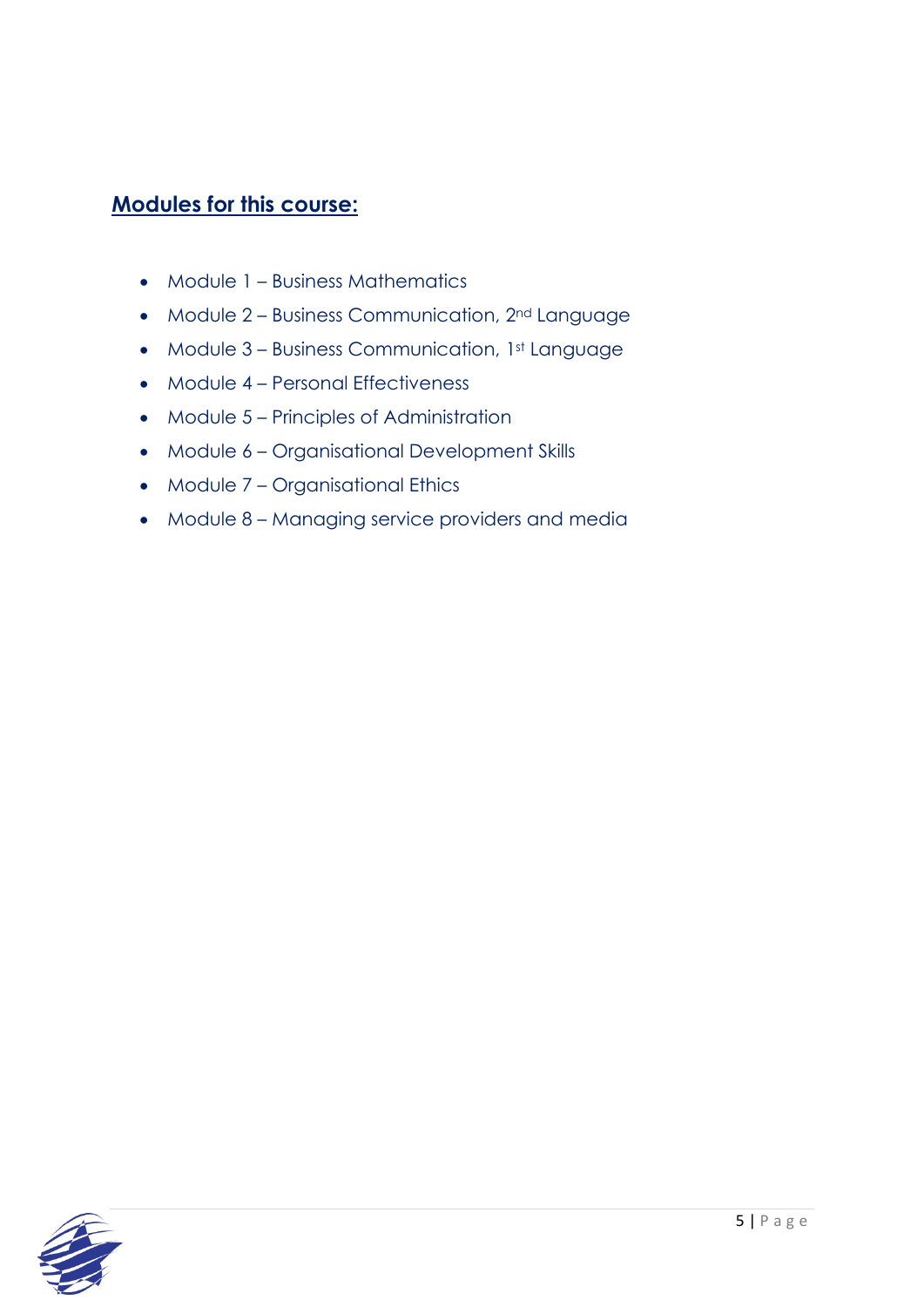# **Modules for this course**

| <b>Unit Std ID</b>                                          | <b>Unit Standard Title</b>                                                                 |  |
|-------------------------------------------------------------|--------------------------------------------------------------------------------------------|--|
| <b>Module 1 - Business Mathematics</b>                      |                                                                                            |  |
| 9015                                                        | Apply knowledge of statistics and probability to critically<br>interrogate                 |  |
| 12417                                                       | Measure, estimate & calculate physical quantities                                          |  |
| 7468                                                        | Use mathematics to investigate and monitor the financial<br>aspects                        |  |
| Module 2 – Business Communication, 2 <sup>nd</sup> Language |                                                                                            |  |
| 8968                                                        | Accommodate the audience and context needs in oral<br>communication                        |  |
| 8972                                                        | Interpret a variety of literacy texts                                                      |  |
| 8969                                                        | Interpret and use information from texts                                                   |  |
| 8970                                                        | Write texts for a range of communicative contexts                                          |  |
| <b>Module 3 - Business Communication, 1st Language</b>      |                                                                                            |  |
| 8974                                                        | Engage in sustained oral communication and evaluate<br>spoken texts                        |  |
| 8975                                                        | Read, analyse and respond to a variety of texts                                            |  |
| 12153                                                       | Use the writing process to compose texts suited to the business<br>environment             |  |
| 8976                                                        | Write for a wide range of contexts                                                         |  |
| <b>Module 4 - Personal Effectiveness</b>                    |                                                                                            |  |
| 110021                                                      | Achieve personal effectiveness in the business environment                                 |  |
| 13941                                                       | Apply the budget function in a business unit                                               |  |
| 15234                                                       | Apply efficient time management                                                            |  |
| 13912                                                       | Apply knowledge of self and team in order to develop a plan<br>to enhance team performance |  |

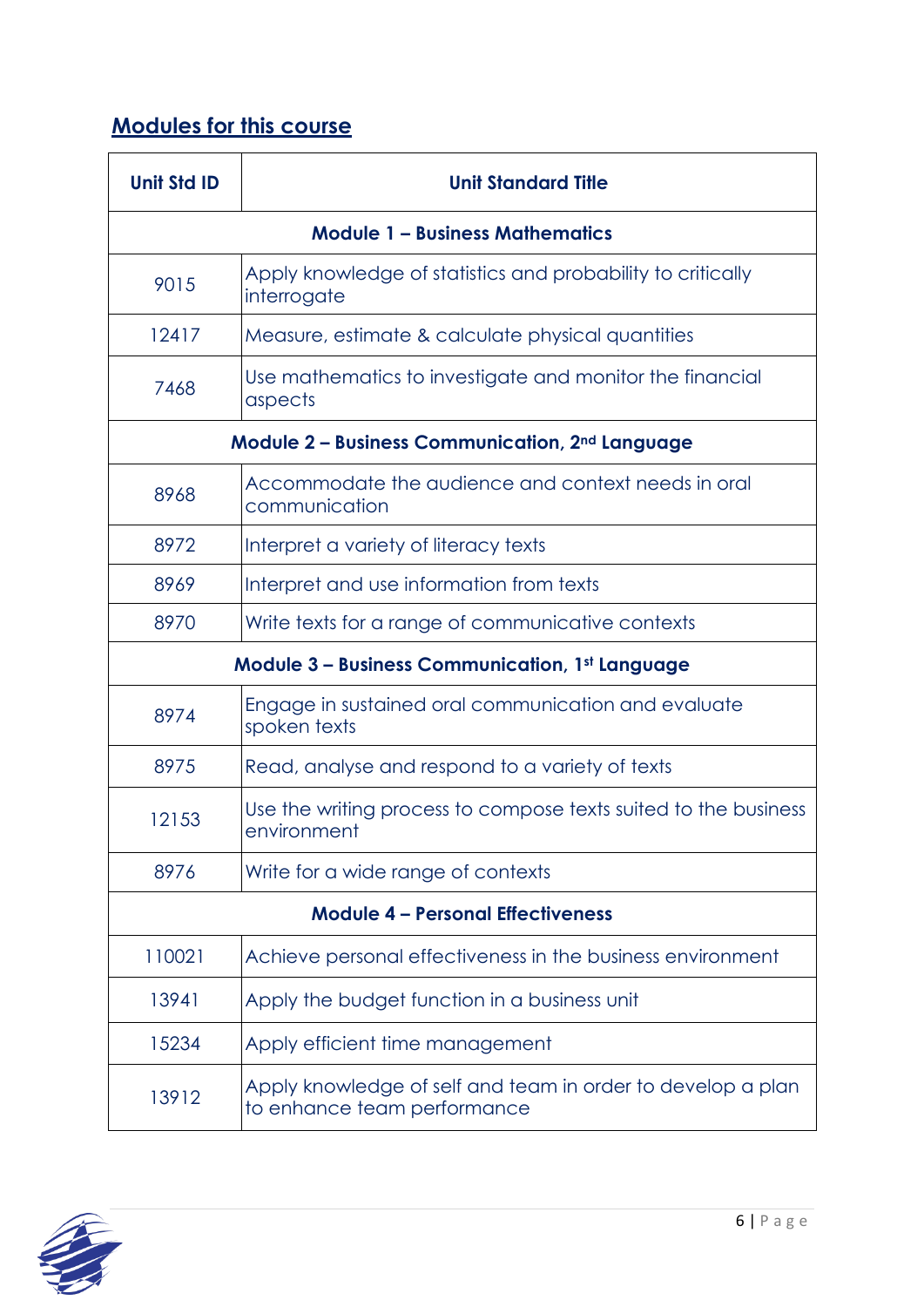| <b>Module 5 - Principles of Administration</b>         |                                                                                                      |  |
|--------------------------------------------------------|------------------------------------------------------------------------------------------------------|--|
| 11009                                                  | Manage administration records                                                                        |  |
| 11003                                                  | Develop administrative procedures in a selected organisation                                         |  |
| 13945                                                  | Describe and apply the management of stock and fixed<br>assets in a business                         |  |
| 110023                                                 | Present information in report format                                                                 |  |
| 7790                                                   | Process incoming and outgoing telephone calls                                                        |  |
| <b>Module 6 - Organisational Development Skills</b>    |                                                                                                      |  |
| 10135                                                  | Work as a project team member                                                                        |  |
| 7791                                                   | Display cultural awareness in dealing with customers and<br>colleagues                               |  |
| 13915                                                  | Demonstrate knowledge and an understanding of HIV/AIDS in<br>a workplace                             |  |
| <b>Module 7 - Organisational Ethics</b>                |                                                                                                      |  |
| 10022                                                  | Comply with organisational ethics                                                                    |  |
| 110026                                                 | Describe and assist in the control of fraud in an office<br>environment                              |  |
| <b>Module 8 - Managing Service Providers and Media</b> |                                                                                                      |  |
| 10999                                                  | Manage service providers in a selected organisation                                                  |  |
| 14552                                                  | Contract service providers                                                                           |  |
| 13943                                                  | Analyse new developments reported in the media that could<br>impact on a business sector or industry |  |